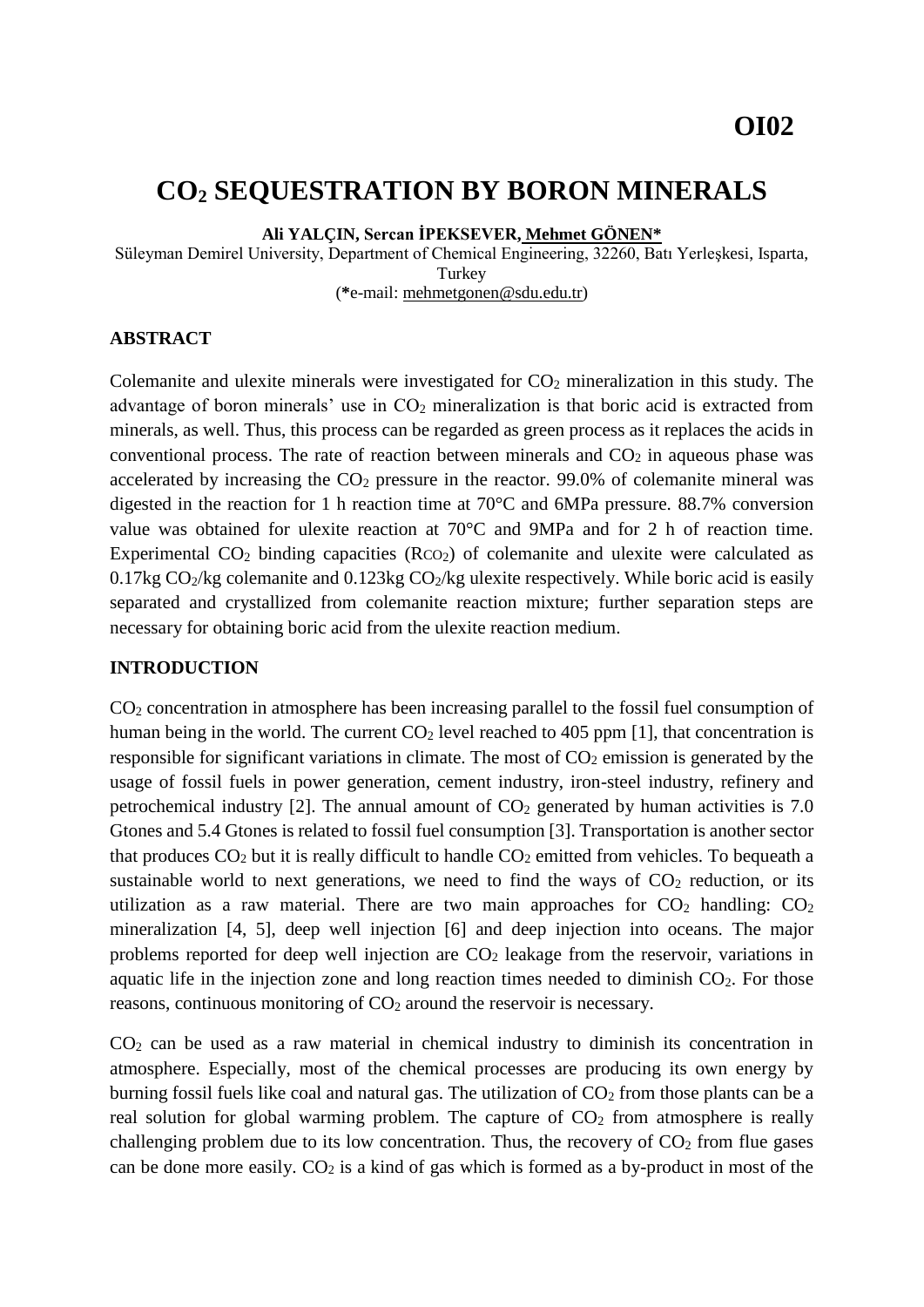chemical reactions in industry. It is mostly released to the atmosphere, or it is separated from gas mixture by absorption using potassium carbonate [7] and monoethanolamine (MEA) [8]. Although these chemicals are commercialized, they have some disadvantages, such as MEA degrades at high temperature and it forms very toxic corrosive organic products in the presence of oxygen [9]. Boric acid was used as rate promoter for  $CO<sub>2</sub>$  absorption in potassium carbonate solution. The addition of 1.5 M boric acid to the absorption solvent at 80°C has increased the absorption efficiency by 29% [10]. After separation and purification of  $CO<sub>2</sub>$ , it could be used as raw material or it is converted into stable carbonate forms.

Recently, the most of studies focused on  $CO<sub>2</sub>$  mineralization by abundant minerals, such as serpentine, olivine, wollastonite, ankerite, magnesite, siderite [11]. The weathering reaction between  $CO<sub>2</sub>$  and minerals occurs naturally in the presence of water. As products formed from the reaction of  $CO<sub>2</sub>$  and proposed minerals have low value and/or no value, those processes cannot be commercialized in industry. Boron minerals have commercial importance since they are used in wide range of applications e.g., ceramic and glass industries, polymer industry. Boric acid, which is mainly used in production of boron end product, can be extracted from boron minerals, such as colemanite, ulexite and tincal. If  $CO<sub>2</sub>$  is used as a raw material in aqueous phase for this reaction, both boric acid is extracted and  $CO<sub>2</sub>$  is sequestrated in a thermodynamically stable carbonate form [12]. The production of boric carbonate and sodium bicarbonate production from sodium borate solutions was investigated by using  $CO<sub>2</sub>$  [13]. Experiments were carried out three types of system: an autoclave, a jacketed reactor and an absorption column. Increasing CO<sub>2</sub> pressure in the autoclave has accelerated the rate of reaction and resulted in less reaction time and higher efficiency. However, as the formed by-products, sodium carbonate and bicarbonates, are soluble in water, there are difficulties in the separation of boric acid from that mixture. The use of methanol extraction was proposed for boric acid separation that brings an extra operating cost.

In this study,  $CO<sub>2</sub>$  mineralization was investigated using boron minerals of colemanite  $(2CaO·3B<sub>2</sub>O<sub>3</sub>·5H<sub>2</sub>O)$  and ulexite  $(Na<sub>2</sub>O·2CaO·5B<sub>2</sub>O<sub>3</sub>·16H<sub>2</sub>O)$ . Those minerals are significant  $Ca$  and Na sources for  $CO<sub>2</sub>$  sequestration. The chemical structure of the minerals, the powder crystallized from the filtrate and the filter cake were characterized by FTIR, XRD, TGA.

### **MATERIALS AND METHODS**

*Materials:* Colemanite and ulexite minerals used in this study were obtained from Eti Mine Inc. in Turkey. Carbon dioxide,  $CO<sub>2</sub>$ , with 99.9% (vol.) purity (HABAŞ) was used for the experiments. Sodium hydroxide, NaOH, (99% Merck), glycerol, C<sub>3</sub>H<sub>8</sub>O<sub>3</sub>, (99% Dalan Chemical Industrial) and phenolphthalein  $(C_{20}H_{14}O_4)$  and methyl red  $(C_{15}H_{15}N_3O_2)$  indicators, sulfuric acid,  $H_2SO_4$  (by volume of 96%, Merck), sodium carbonate,  $Na_2CO_3$ , (99%, Merck) were used in the analytical determination of  $B_2O_3$  content of aqueous phase and boron minerals. Calibration of sodium hydroxide solution was done by using potassium hydrogen phthalate, C8H4KO<sup>4</sup> (99.5%, Merck). Potassium bromide, KBr, (99.99% Merck) was used in the preparation of pellets in infrared (IR) analyses. CaCO<sub>3</sub> (99.0%) obtained from Merck was used as reference material in IR analysis.

*Method:* Flow sheet of CO<sub>2</sub> extraction system used in experiments is shown in Fig. 1. Boron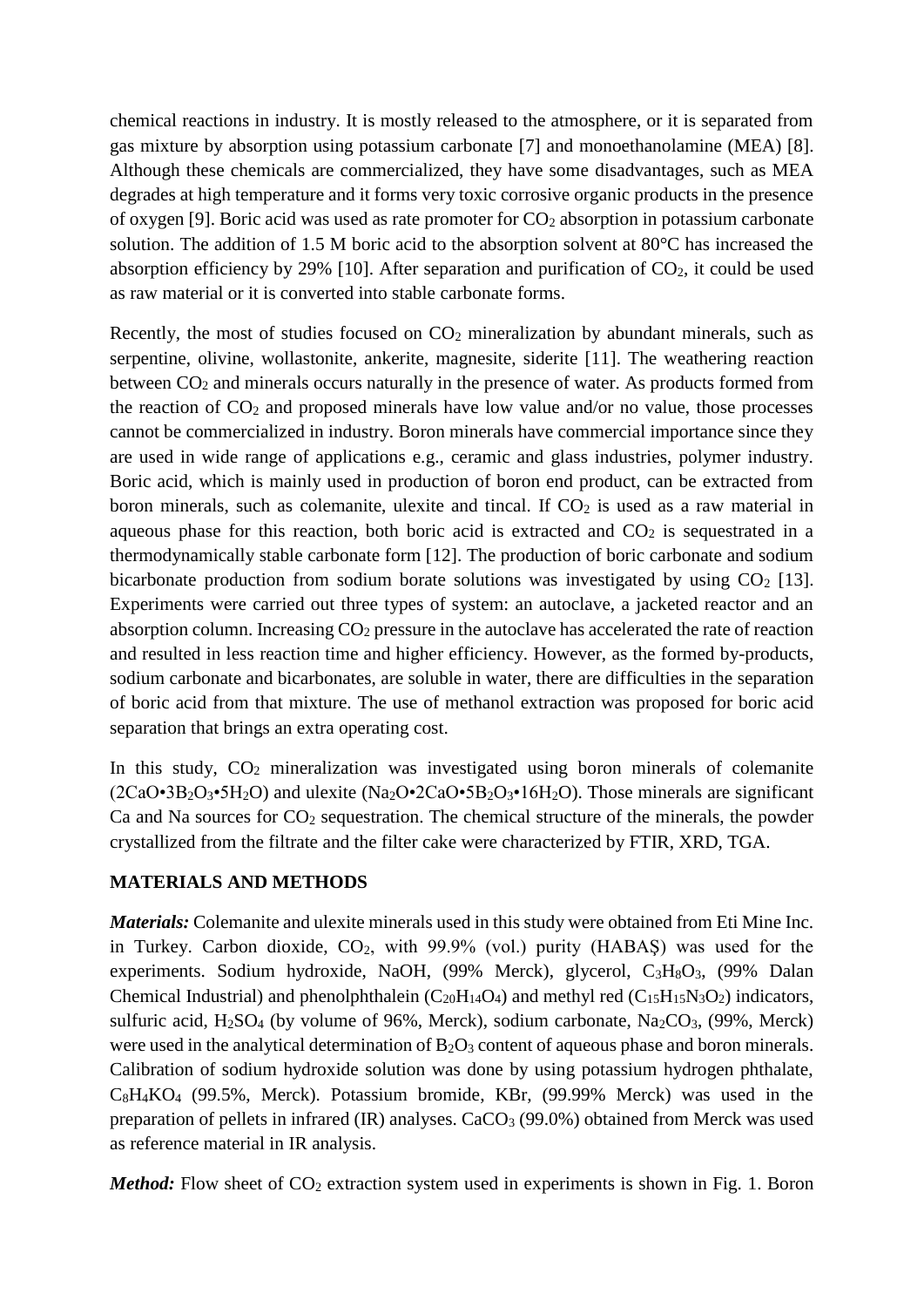minerals were initially grounded and sieved; the fractions obtained were used in the experiments. A stainless steel reactor with  $0.2 \text{ dm}^3$  volume was used in the experiments. The reactor was heated externally by a water bath placed on a magnetic stirrer with temperature controller. Both temperature and mixing were controlled by magnetic stirrer. In order to increase  $CO<sub>2</sub>$  capture, parameters, such as reaction temperature, reaction time and pressure were studied in the experiments. 10 g of colemanite mineral and distilled water were added to the reactor for solid/liquid ratio of 0.1.

 $CO<sub>2</sub>$  in the form of dry ice was used in the experiments of ulexite mineral; liquid  $CO<sub>2</sub>$  was pumped from cylinder for colemanite mineral experiments. At the end of reaction, remaining CO<sup>2</sup> in the reactor was released and solid-liquid mixture was separated by vacuum filtration at 600 mmHg. The product dissolved in aqueous phase and the formed solid were characterized by gravimetric and volumetric techniques to determine their  $B_2O_3$  content. Filter cake was dried in an oven at  $105^{\circ}$ C until reaching a constant mass. 0.010 dm<sup>3</sup> of filtrate was evaporated in petri-dish at 50°C so that dissolved boric acid can crystallize. Both powders from filtrate and filter cake were characterized by Infrared Spectroscopy (FTIR), X-ray diffraction (XRD), thermal gravimetric analysis (TGA).



**Figure 1.** Flow sheet of CO<sub>2</sub> sequestration by boron minerals

The expected overall reactions of colemanite and ulexite with dissolved  $CO<sub>2</sub>$  in aqueous phase are represented in Eqn. 1 and Eqn. 2 respectively.

$$
(2CaO•3B2O3•5H2O)(s) + 2CO2(g) + 4H2O(l) \to 6B(OH)3(aq) + 2CaCO3(s)
$$
 (1)

 $Na_2O\cdot 2CaO\cdot 5B_2O_3.16H_2O_{(s)} + 3CO_{2(g)} \rightarrow 2CaCO_{3(s)} + Na_2CO_{3(aq)} + 10H_3BO_{3(s)} + H_2O_{(s)}$  (2)

*Characterization:* Solid products obtained at the end reaction as the filter cake and the powder crystallized from aqueous phase were examined by XRD, FTIR, TGA. X-Ray diffractometer (Philips Xpert-Pro) was used to analyze the crystal structures of the colemanite with  $CuKa$ radiation at 45 kV and 40 mA. The registrations were performed in the 2θ range of 5-80°. The transmission spectra of KBr pellets prepared by mixing 4.0 mg of sample and 196 mg of KBr in an agate mortar and pressing the mixture under 8 tons were obtained using FTIR spectrophotometer (Perkin Elmer Spectrum BX). TGA were performed in Perkin Elmer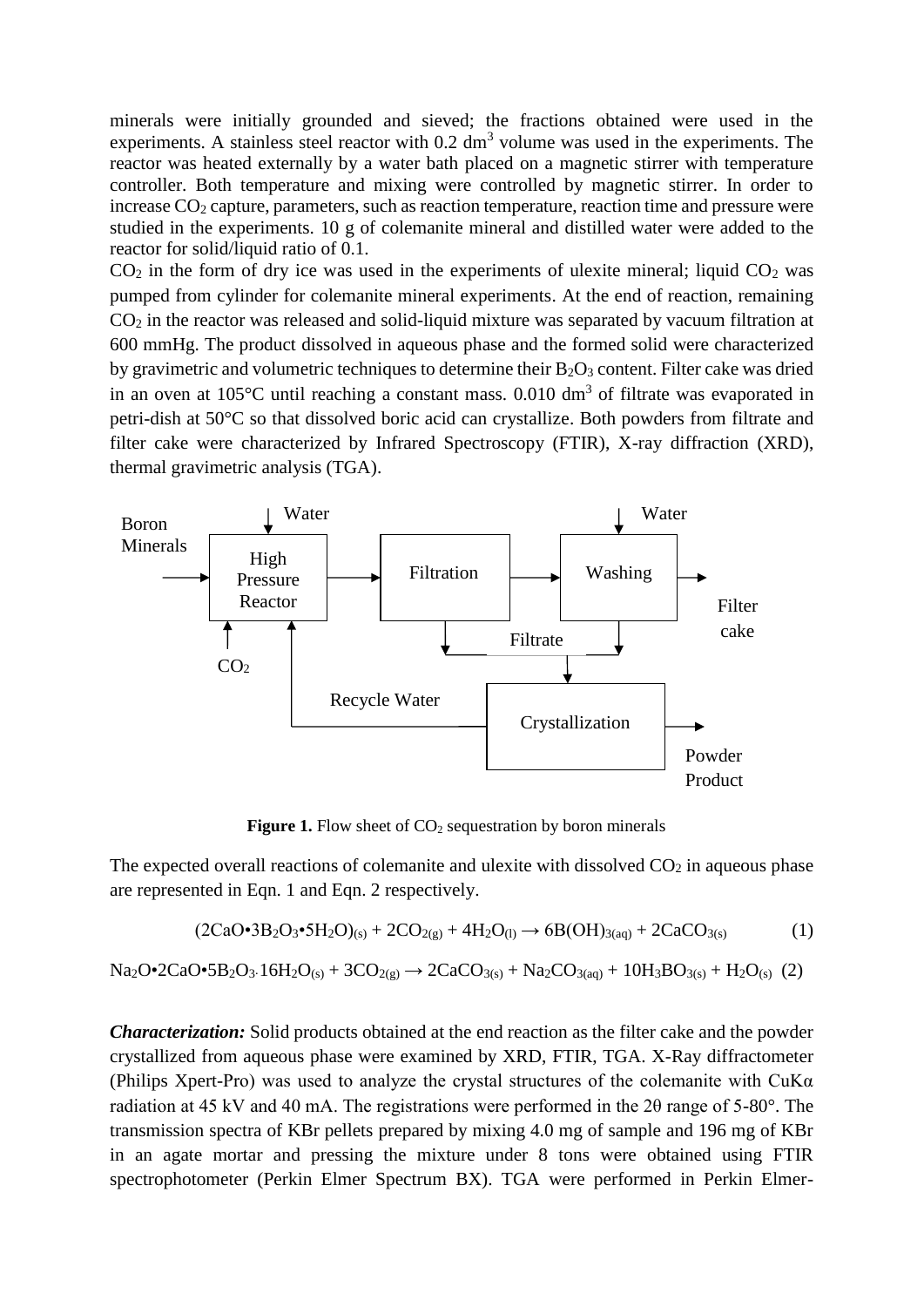Diamond TG/DTA. Powder samples (10-15 mg) were loaded into an alumina pan and heated from 20 $^{\circ}$ C to 900 $^{\circ}$ C at 10 $^{\circ}$ C.min<sup>-1</sup> under N<sub>2</sub> flow (40 ml.min<sup>-1</sup>).

## **RESULTS AND DISCUSSION**

CaO% content of colemanite and ulexite minerals are 27.0% and 19.0%, respectively which makes them an important candidate for  $CO<sub>2</sub>$  mineralization. Those minerals are consumed directly in several industries or digested by acids to produce boric acid.  $B_2O_3\%$  contents of those minerals vary between  $37.0 - 40.0\%$  [14]. H<sub>2</sub>SO<sub>4</sub> is used as a leaching agent for boric acid production from colemanite mineral in Turkey. Thus, CaSO<sub>4</sub>.2H<sub>2</sub>O is formed as by-product which is insoluble in aqueous phase that makes boric acid separation cost-effective. When  $CO<sub>2</sub>$ is used as leaching agent for boric acid dissolution out of those minerals, carbonate anions  $(CO<sub>3</sub><sup>2</sup>)$  formed in aqueous phase react with  $Ca<sup>2+</sup>$  cations released from the mineral structure to produce  $CaCO<sub>3</sub>$ . In this process,  $CO<sub>2</sub>$  is used for boric acid extraction and ultimately converted into stable carbonate form.

### *Characterization of Solid Products from Minerals-CO<sup>2</sup> Reaction*

FTIR spectra of reference calcite, filter cakes obtained from colemanite-CO<sub>2</sub> reaction, and from ulexite- $CO_2$  reaction are given in Fig. 2a, Fig. 2b and Fig. 2c, respectively.



**Figure 2.** FTIR spectra of a) reference  $CaCO<sub>3</sub>$  and b) filter cake obtained from  $CO<sub>2</sub>$ -ulexite reaction, c) filter cake obtained from CO<sub>2</sub>-colemanite reaction

Characteristic bands of  $CaCO<sub>3</sub>$  at 1390, 871 and 711 cm<sup>-1</sup> wavenumbers are shown in Figure 2a. the peak at 1390 cm<sup>-1</sup> is due to the out of phase  $CO_3$  stretching; the medium-weak sharp peak at 871 cm<sup>-1</sup> is caused by the out-of-plane deformation of the  $CO<sub>3</sub>$  ion; a weak peak at 711 cm<sup>-1</sup> involves  $CO<sub>3</sub>$  in-plane deformation [15]. The major peaks in the IR spectrum of the powder formed or remained at the end of colemanite- $CO_2$  reaction at 1394, 868 and 710 cm<sup>-1</sup> belong to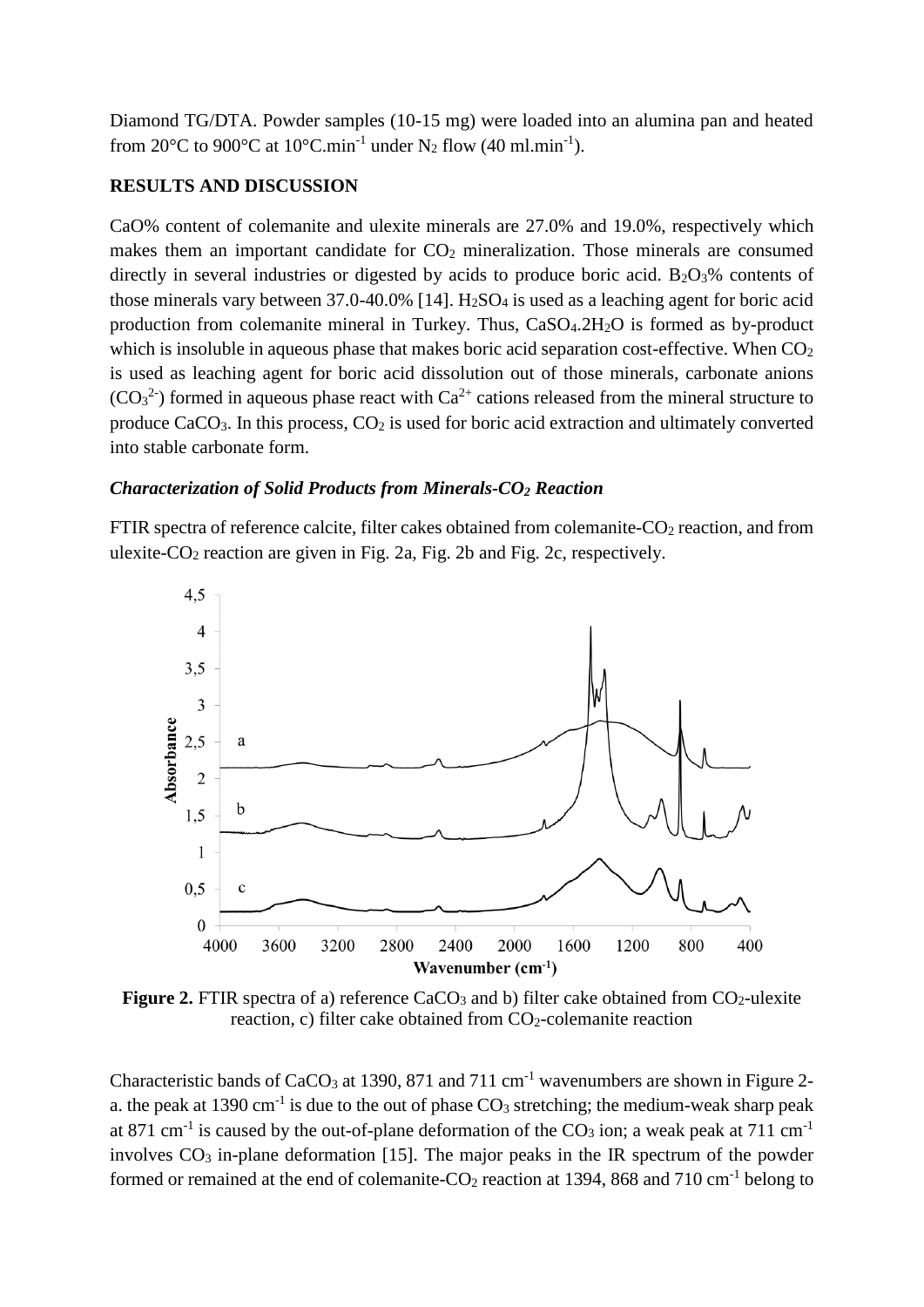the calcium carbonate structure (Fig. 2c). The band at  $1000 \text{ cm}^{-1}$  is caused by the structures of Si-O and Al-O which present as impurity in colemanite mineral. From the comparison of Fig. 2a and Fig. 2c, calcium carbonate is formed based on the bands observed at 1390, 871 and 711 cm<sup>-1</sup> wavenumbers.

XRD patterns of powders obtained at the end of  $CO<sub>2</sub>$ -ulexite reaction and  $CO<sub>2</sub>$ -colemanite reaction in aqueous phase are shown in Figure 3. When the patterns of powders in Fig. 3 were compared to each other, major peaks are same in each pattern. By the comparison of those patterns with the reference XRD data (JCPDS 5-0586) for CaCO3, it was clearly determined that calcite was formed from the reactions of colemanite- $CO<sub>2</sub>$  and ulexite- $CO<sub>2</sub>$  in aqueous phase. The peak with the maximum intensity at 2θ 29.60 in Fig. 3 is attributed to the reflections from (104) plane of  $CaCO<sub>3</sub>$  [16].



**Figure 3.** XRD patterns of the powder remained from a)  $CO<sub>2</sub>$ -ulexite; b)  $CO<sub>2</sub>$ -colemanite.

Both minerals,  $(2CaO·3B<sub>2</sub>O<sub>3</sub>·5H<sub>2</sub>O)$  and  $(Na<sub>2</sub>O·2CaO·5B<sub>2</sub>O<sub>3</sub>·16H<sub>2</sub>O)$  were digested by the attack of  $H^+$  proton in water. Cations of  $Ca^{2+}$  and  $Na^+$  are present in solution after dissolution of minerals, as well. Carbonic acid formed by dissolution of  $CO<sub>2</sub>$  in water reacts with those cations to produce metal carbonates. TG curves of samples produced from CO<sub>2</sub>-colemanite and CO2-ulexite reactions are shown in Figure 4 and Figure 5, respectively. Calcium carbonate begins to decompose at  $600^{\circ}$ C by releasing  $CO_2$  and the total mass loss is 44% by weight [17]. The mass loss of filter cake was 35% as seen in Fig. 4a which is lower than the theoretical or pure CaCO3. The difference in mass losses of theoretical and filter cake is caused by the impurities (5.9%  $SiO_2$ ; 3.0% MgO and 1.41%  $Al_2O_3$ ) presented in the colemanite mineral. The powder crystallized from filtrate of  $CO_2$ -colemanite reaction (Fig. 4b) starts to mass loss at 50°C and total mass loss was recorded as 42% in the temperature range of 50 to 200°C. This thermal behavior is in good agreement with pure boric acid having mass loss of 43.8%. TG curves of powder crystallized from filtrate and filter cake obtained from the reaction of CO2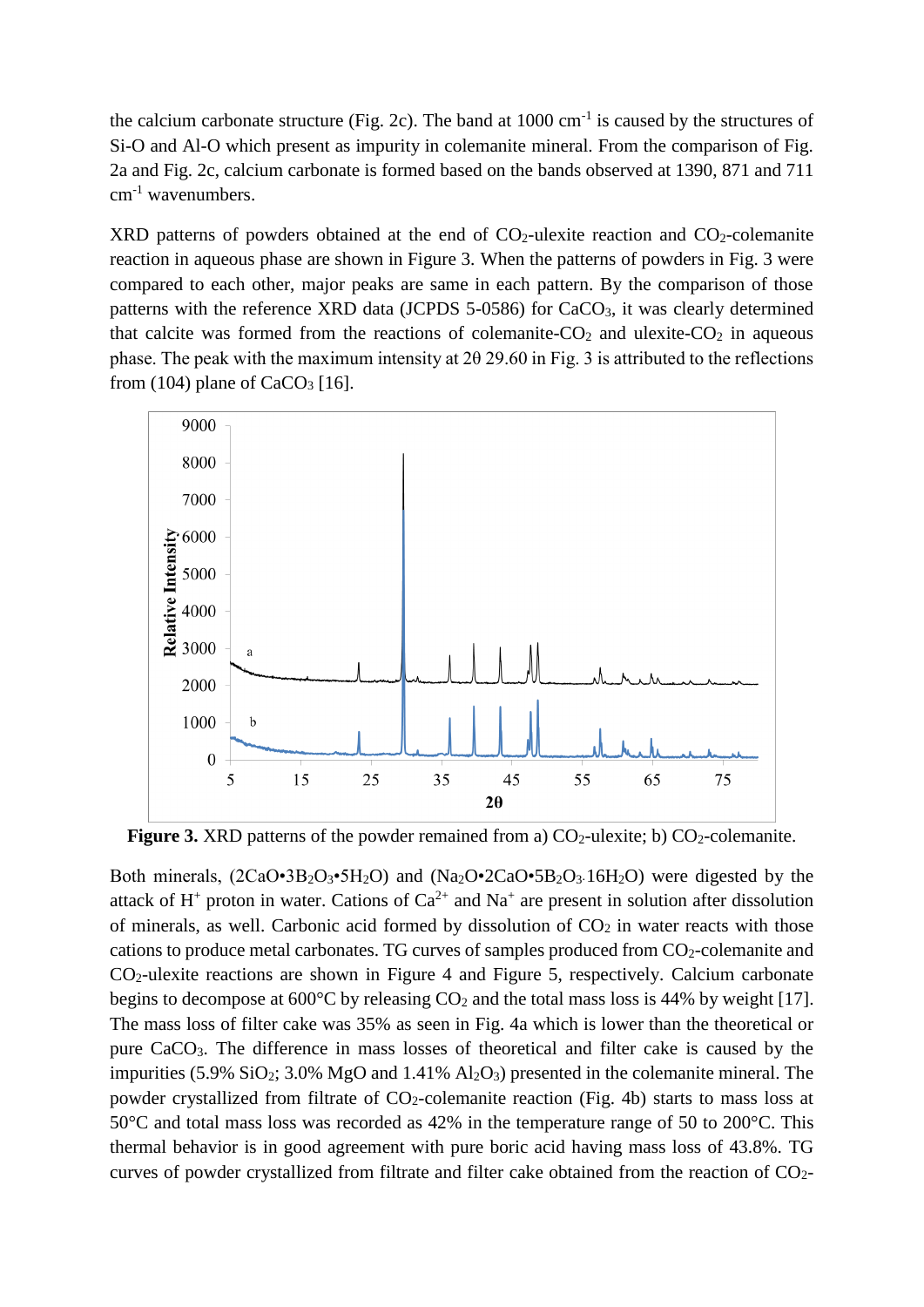ulexite reaction is shown in Fig. 5a and Fig. 5b, respectively. Decomposition of the crystallized product occurs between 80-400°C (Fig. 5a) with a mass loss of 25%. Crystallized product could be mixture of boric acid and some sodium borate. On the other hand, filter cake remained in the reactor may include impurities presented initially in the mineral. Because of this, mass loss (35%) on Fig. 5b is lower than the corresponding mass loss (43.8%) of calcite.



from  $CO_2$ -colemanite reaction. from  $CO_2$ -ulexite reaction

**Figure 4.** TG curves of the samples **Figure 5.** TG curves of the samples

The effect of pressure was investigated on the reaction of colemanite and  $CO<sub>2</sub>$  in aqueous phase. As the solubility of  $CO<sub>2</sub>$  in water is directly proportional to the pressure, the reaction was carried out at higher pressures. As shown in Figure 6, the conversion increased with rising pressure up to 8MPa; further increase of the pressure did not make a significant change on the reaction. This result can be explained by the critical pressure of  $CO<sub>2</sub>$  (7.39MPa), when this threshold value is exceeded, mass transfer limitations diminishes at the temperatures greater than critical value (31.1 $^{\circ}$ C). The solubility power of supercritical CO<sub>2</sub> is greater than the solubility of CO<sub>2</sub> at lower pressures. Solubility power is related to pH of the solution where  $CO<sub>2</sub>$  dissolves to produce proton. Formed proton is responsible for dissolution of boron minerals.





**Figure 6.** Effect of pressure on the **Figure 7.** Effect of temperature on the

The effect of the temperature above critical temperature of  $CO<sub>2</sub>$  (40-70°C) was investigated on  $CO<sub>2</sub>$  colemanite reaction as shown in Fig. 7. When temperature is increased from 40 $\degree$ C to 70 $\degree$ C, conversion increased from 70% to 99% at 6 MPa pressure and for 60 minutes of reaction time.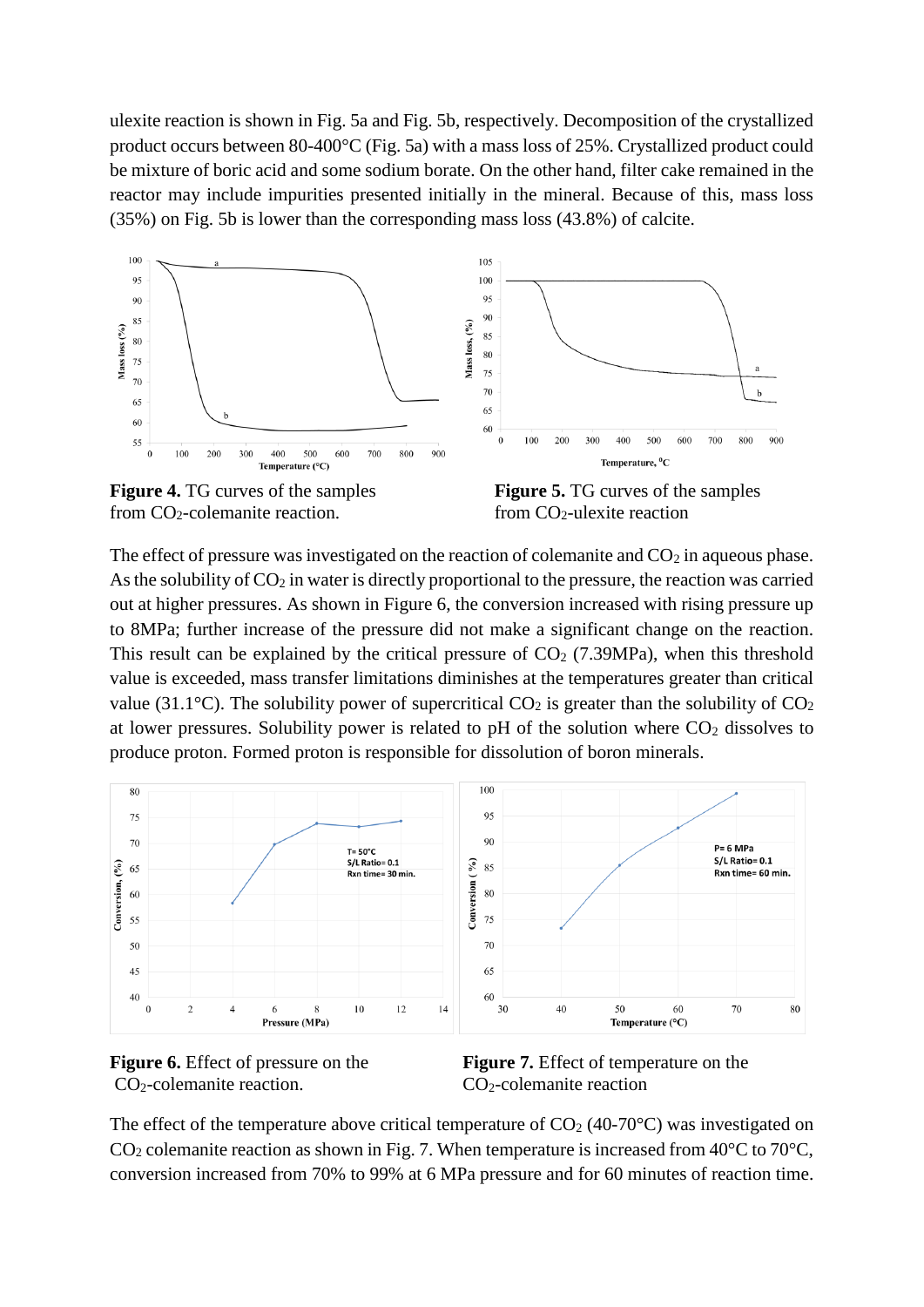Reaction rate usually increases with rising temperature as given by Arrhenius equation. On the other hand, solubility of gases is inversely proportional to the temperature rise. For the reaction of colemanite and  $CO<sub>2</sub>$  in aqueous phase, temperature rise brought a significant increase in conversion. Another important derivation from the Fig. 7 is that both reaction time (1h) and reaction temperature (70°C) are lower than the commercial process which is carried out at 88- 92 $\degree$ C for 3-3.5 h. The cost of CO<sub>2</sub> pressurization in a new process can be compensated from the energy cost of commercial process. From the comparison of Fig. 6 and Fig. 7, it was clearly seen that conversion was increased from 70% to 85% by increasing reaction time from 30 min. to 60 min. at 6 MPa and 50°C.

### **CONCLUSION**

The experimental  $CO_2$  binding capacity ( $RCO_2$ ) for colemanite is 0.17 kg  $CO_2/kg$  mineral, whereas  $RCO<sub>2</sub>$  of ulexite is 0.123 kg  $CO<sub>2</sub>/kg$  mineral. Thus less colemanite is need for the same amount of CO<sup>2</sup> that will be sequestrated. The use of carbon dioxide in the boron industry will provide a more sustainable and efficient process and will help to reduce  $CO<sub>2</sub>$  emissions from the boric acid production process. The solid phase crystallized from filtrate was boric acid as inferred from its FTIR spectrum and XRD pattern according to the JCPDS 30-0199. The filtrate phase obtained at the end of reaction and washing solutions were analyzed for boric acid using volumetric titration in which glycerol and phenolphthalein were present. Filter cakes obtained at the end of both reactions are calcium carbonate and mixture of unreacted impurities. 99.0% of colemanite mineral was digested in the reaction for 1 h reaction time at 70°C and 6MPa pressure. 88.7% conversion value was obtained for ulexite reaction at 70°C and 9MPa and for 2 h of reaction time.

**Acknowledgements:** The authors acknowledge the financial support of The Scientific and Research Funding Department of Süleyman Demirel University (SDU-BAP) (project number: 5059-YL1-17).

### **REFERENCES**

[1] Dr. Pieter Tans, NOAA/ESRL (www.esrl.noaa.gov/gmd/ccgg/trends/) and Dr. Ralph Keeling, Scripps Institution of Oceanography (scrippsco2.ucsd.edu/).

[2] IPCC, 2005: IPCC Special Report on Carbon Dioxide Capture and Storage. Prepared by Working Group III of the Intergovernmental Panel on Climate Change [Metz, B., O. Davidson, H. C. de Coninck, M. Loos, and L. A. Meyer (eds.)]. Cambridge University Press, Cambridge, United Kingdom and New York, NY, USA, 442 pp.

[3] LIU, Z.; Zhao, J. Contribution of carbonate rock weathering to the atmospheric  $CO<sub>2</sub>$  sink, Environmental Geology 39/9, 1053, (2000).

[4] R.M. Santos, W. Verbeeck, P. Knops, K. Rijnsburger, Y. Pontikes, T.V. Gerven, Integrated Mineral Carbonation Reactor Technology for Sustainable Carbon Dioxide Sequestration: 'CO<sub>2</sub> Energy Reactor', Energy Procedia, 37, 2013, 5884-5891.

[5] N.A. Kojima, Ueno, N. & Uemiya, S., Absorption and fixation of carbon dioxide by rock weathering, Energy Conversion and Management 38, 1997, S461-S466.